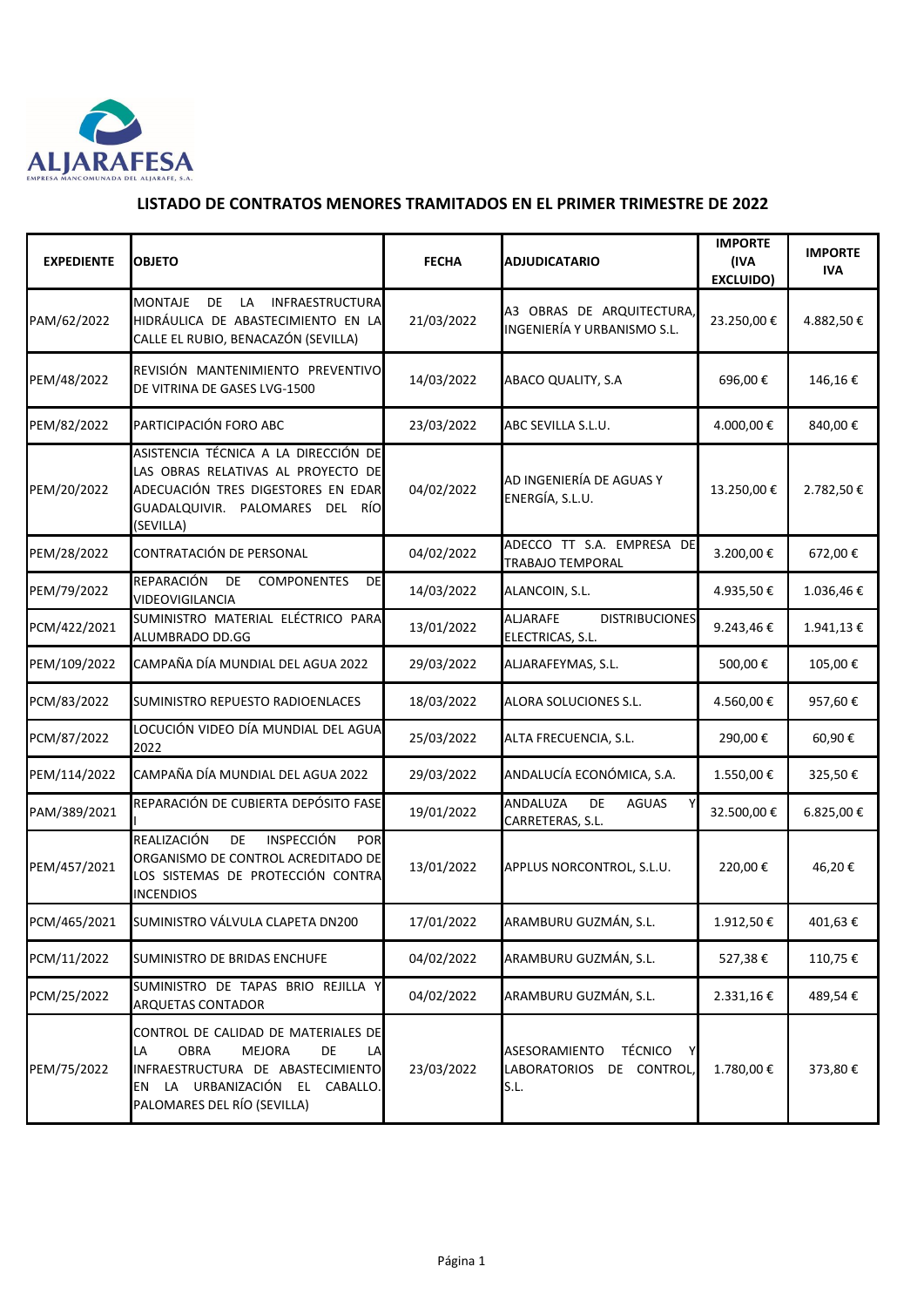| <b>EXPEDIENTE</b> | <b>OBJETO</b>                                                                                                                                                                                     | <b>FECHA</b> | <b>ADJUDICATARIO</b>                                                          | <b>IMPORTE</b><br>(IVA<br><b>EXCLUIDO)</b> | <b>IMPORTE</b><br><b>IVA</b> |
|-------------------|---------------------------------------------------------------------------------------------------------------------------------------------------------------------------------------------------|--------------|-------------------------------------------------------------------------------|--------------------------------------------|------------------------------|
| PEM/76/2022       | CONTROL DE CALIDAD DE MATERIALES DE<br><b>OBRA</b><br><b>MEJORA</b><br>DE<br>LA<br>LA<br>INFRAESTRUCTURA DE ABASTECIMIENTO<br>EN VARIAS URBANIZACIONES DE LA<br>LOCALIDAD. ESPARTINAS (SEVILLA)   | 23/03/2022   | <b>TÉCNICO</b><br>ASESORAMIENTO<br><b>LABORATORIOS</b><br>DE CONTROL,<br>S.L. | 2.360,00€                                  | 495,60€                      |
| PEM/435/2021      | <b>RECREACIÓN</b><br>DE PROCESO<br><b>EBAP</b><br>EN<br>MEDIANTE REALIDAD AUMENTADA                                                                                                               | 13/01/2022   | <b>AUGMENTED</b><br><b>REALITY</b><br>SOFTWARE, S.L.                          | 4.800,00€                                  | 1.008,00€                    |
| PCM/84/2022       | VÁLVULA<br><b>SUMINISTRO</b><br>PILOTOS PARA<br><b>REDUCTORA</b>                                                                                                                                  | 18/03/2022   | BERMAD EUROPE, S.L.                                                           | 2.462,31€                                  | 517,09€                      |
| PCM/88/2022       | SUMINISTRO SAI NUEVO TOMARES                                                                                                                                                                      | 14/03/2022   | BEXTRON POWER, S.L.                                                           | 5.889,08€                                  | 1.236,71€                    |
| PEM/379/2021      | <b>REPARACIÓN</b><br>Y<br><b>MANTENIMIENTO</b><br>DE<br>CONTENEDOR DE VIGILANCIA EN ETAP<br><b>SALTERAS</b>                                                                                       | 13/01/2022   | CALOFER, S.C.                                                                 | 2.650,00 €                                 | 556,50€                      |
| PCM/54/2022       | ÁREA TÉCNICA<br><b>SUMINISTRO</b><br>TURBINA<br><b>TOMARES</b>                                                                                                                                    | 07/03/2022   | <b>CAMPOS</b><br>RODRÍGUEZ,<br><b>JUAN</b><br><b>MIGUEL</b>                   | 1.100,00€                                  | 231,00€                      |
| PCM/121/2022      | SUMINISTRO E INSTALACIÓN 6 UDS. DE<br>SPLIT DE A/A EN C.O. PISA                                                                                                                                   | 29/03/2022   | RODRÍGUEZ,<br><b>CAMPOS</b><br><b>JUAN</b><br><b>MIGUEL</b>                   | 14.600,00€                                 | 3.066,00€                    |
| PCM/18/2022       | <b>REVISIÓN</b><br><b>SUMINISTRO</b><br><b>MATERIAL</b><br>PREVENTIVA CCM 1 Y CCM 3 ETAP<br><b>SALTERAS</b>                                                                                       | 14/02/2022   | COMERCIAL JOSÉ<br>BARRAGAN,<br>S.L.                                           | 1.612,69€                                  | 338,66€                      |
| PAM/6/2022        | DE<br>LA<br><b>INFRAESTRUCTURA</b><br><b>MEJORA</b><br>HIDRÁULICA EN LA PLAZA DE LA IGLESIA,<br>ALMENSILLA (SEVILLA)                                                                              | 04/02/2022   | <b>CONSTRUCCIONES</b><br><b>HIJOS</b><br><b>DE</b><br>ALONSO ÁVILA, S.L.      | 37.398,40€                                 | 7.853,66€                    |
| PAM/443/2021      | <b>MONTAJE</b><br>DE<br>LA<br><b>INFRAESTRUCTURA</b><br>HIDRÁULICA EN LA CALLE SANTA FE, PILAS<br>(SEVILLA)                                                                                       | 13/01/2022   | <b>CONSTRUCCIONES</b><br><b>HIJOS</b><br><b>DE</b><br>ALONSO ÁVILA, S.L.      | 38.463,75€                                 | 8.077,39€                    |
| PAM/59/2022       | MONTAJE DEL ABASTECIMIENTO EN ELI<br><b>ENTORNO</b><br>DEL CEMENTERIO FASE<br>VILLAMANRIQUE DE LA CONDESA (SEVILLA)                                                                               | 18/03/2022   | <b>CONSTRUCCIONES</b><br><b>HIJOS</b><br><b>DE</b><br>ALONSO ÁVILA, S.L.      | 4.597,50€                                  | 965,48€                      |
| PAM/4/2022        | <b>MONTAJE</b><br>DE<br><b>INFRAESTRUCTURA</b><br>LA<br>HIDRÁULICA EN LA CALLE<br><b>NUESTRA</b><br>SEÑORA DEL CARMEN, ISLA MAYOR.<br>(SEVILLA)                                                   | 04/02/2022   | CONSTRUCCIONES Y TUBERIAS<br>CARMONA, S.L.                                    | 39.681,76€                                 | 8.333,17€                    |
| PAM/77/2022       | <b>INFRAESTRUCTURA</b><br><b>MONTAJE</b><br>DE<br>LA<br>HIDRÁULICA EN LA CALLE<br><b>LEPANTO</b><br>(RECINTO FERIAL), BOLLULLOS DE LA<br>MITACIÓN. (SEVILLA)                                      | 23/03/2022   | <b>CONSTRUCCIONES</b><br>Y TUBERIAS<br>CARMONA, S.L.                          | 8.405,25€                                  | 1.765,10€                    |
| PAM/414/2021      | MEJORA DEL ABASTECIMIENTO EN LA<br>CALLE ISADORA<br>DUNCAN,<br><b>TOMARES</b><br>(SEVILLA)                                                                                                        | 18/01/2022   | CONSTRUCCIONES Y TUBERÍAS<br>CARMONA, S.L.                                    | 10.841,83€                                 | 2.276,78€                    |
| PAM/61/2022       | <b>INFRAESTRUCTURA</b><br><b>MONTAJE</b><br>DE<br><b>LA</b><br>HIDRÁULICA DE ABASTECIMIENTO EN LAS<br>MÁRGENES DE LA CRTA. A-473 ENTRADA<br>BENACAZÓN,<br>AZNALCÁZAR<br><b>DESDE</b><br>(SEVILLA) | 18/03/2022   | CONSTRUCCIONES Y TUBERÍAS<br>CARMONA, S.L.                                    | 4.980,00€                                  | 1.045,80€                    |
| PCM/430/2021      | SUMINISTRO DE CALENDARIOS 2022                                                                                                                                                                    | 19/01/2022   | CORIA GRÁFICA, S.L.                                                           | 3.245,00€                                  | 681,45€                      |
| PCM/447/2021      | SUMINISTRO DE TARJETAS DE VISITA DEL<br><b>GERENTE Y VICEPRESIDENTE</b>                                                                                                                           | 20/01/2022   | CORIA GRÁFICA, S.L.                                                           | 120,00€                                    | 25,20€                       |
| PCM/94/2022       | CARTELERÍA DÍA MUNDIAL DEL AGUA                                                                                                                                                                   | 25/03/2022   | CORIA GRÁFICA, S.L.                                                           | 805,00€                                    | 169,05€                      |
| PEM/10/2022       | REVISIÓN DE CUMPLIMIENTO 2020-2021                                                                                                                                                                | 11/02/2022   | <b>CUATRECASAS</b><br><b>GONÇALVES</b><br>PEREIRA S.L.P                       | 12.500,00€                                 | 2.625,00€                    |
| PEM/24/2022       | ASISTENCIA TÉCNICA PARA EL CONTROL DE<br>VERTIDOS EN EL ÁMBITO DE ACTUACIÓN<br>DE ALJARAFESA                                                                                                      | 04/02/2022   | DBO5, S.L.                                                                    | 14.597,68€                                 | 3.065,51€                    |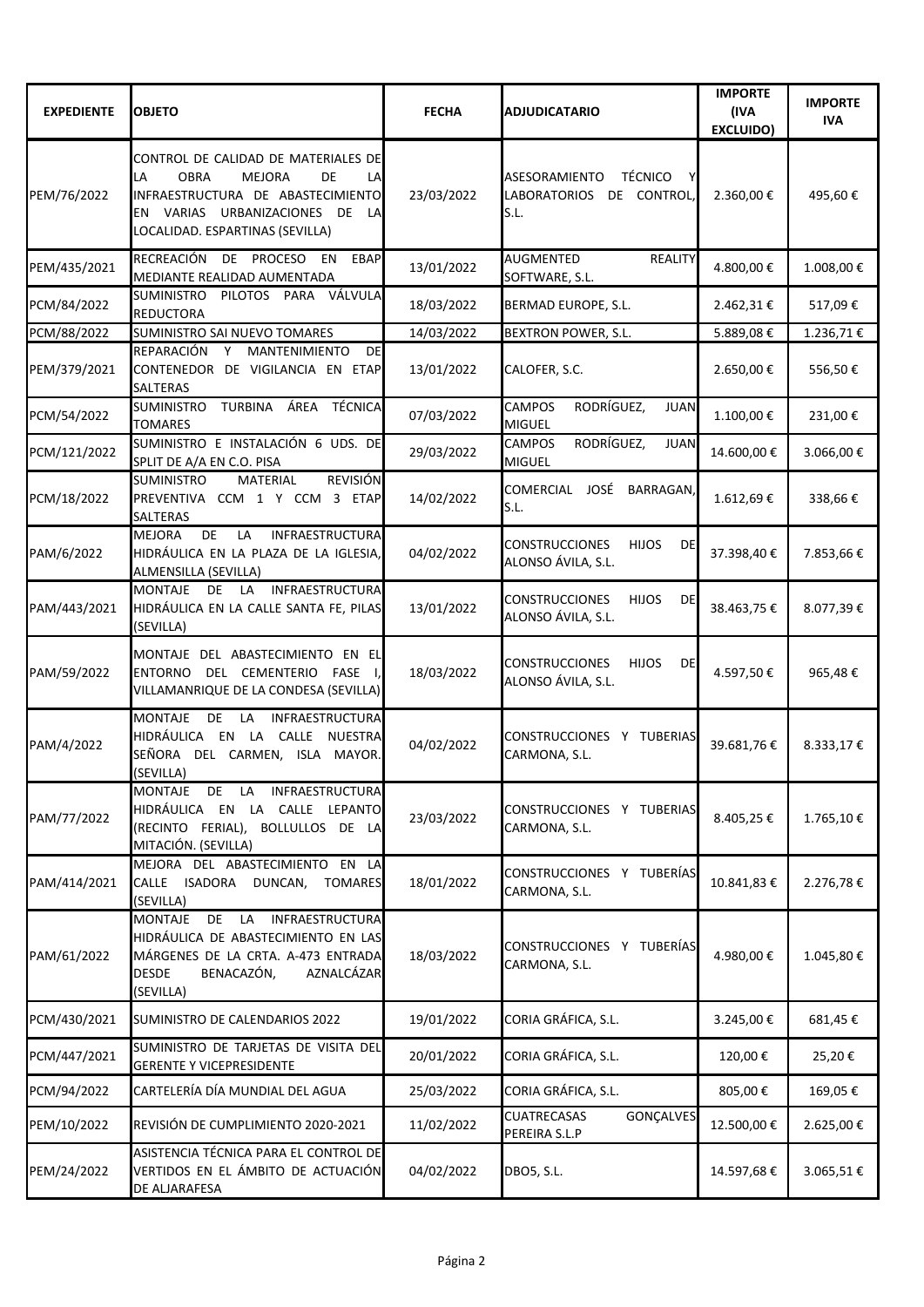| <b>EXPEDIENTE</b> | <b>OBJETO</b>                                                                                                                                                                                                                    | <b>FECHA</b> | <b>ADJUDICATARIO</b>                                                                        | <b>IMPORTE</b><br>(IVA<br><b>EXCLUIDO)</b> | <b>IMPORTE</b><br><b>IVA</b> |
|-------------------|----------------------------------------------------------------------------------------------------------------------------------------------------------------------------------------------------------------------------------|--------------|---------------------------------------------------------------------------------------------|--------------------------------------------|------------------------------|
| PEM/38/2022       | PROCESO DE SELECCIÓN PARA JEFATURA<br>DE SERVICIO DE PRODUCCIÓN                                                                                                                                                                  | 11/02/2022   | DESARROLLO ORGANIZACIONAL,<br>PERSONAS Y PRODUCTIVIDAD,<br>S.L                              | 12.000,00€                                 | 2.520,00€                    |
| PEM/72/2022       | CONTRATACIÓN DE LÍNEA 900                                                                                                                                                                                                        | 16/03/2022   | <b>DIALOGA</b><br><b>SERVICIOS</b><br>INTERACTIVOS, S.A.                                    | 4.950,00€                                  | 1.039,50€                    |
| PCM/30/2022       | SUMINISTRO DE MASCARILLAS FFP2                                                                                                                                                                                                   | 14/02/2022   | <b>DISMARK PRODUCTS S.L.</b>                                                                | 2.600,00 €                                 | 546,00€                      |
| PEM/376/2021      | INSPECCIÓN PERIÓDICA DE ASCENSORES                                                                                                                                                                                               | 17/01/2022   | <b>ECIOCA</b><br><b>CONTROL</b><br>E<br><b>INSPECCIONES</b>                                 | 140,00€                                    | 29,40€                       |
| PEM/437/2021      | CONTROL DE CALIDAD DE MATERIALES DE<br>LA OBRA ADECUACIÓN TRES DIGESTORES<br>EN EDAR GUADALQUIVIR. PALOMARES DEL<br>RÍO (SEVILLA)                                                                                                | 13/01/2022   | <b>ELABORA</b><br>AGENCIA<br>PARA<br>LAI<br>CALIDAD DE LA CONSTRUCCIÓN,<br>S.L.             | 2.644,00€                                  | 555,24€                      |
| PCM/407/2021      | SUMINISTRO PASARELAS ETHERNET                                                                                                                                                                                                    | 13/01/2022   | ELECAM, S.A.                                                                                | 3.532,06€                                  | 741,73€                      |
| PCM/27/2022       | SUMINISTRO<br>EQUIPOS DE MEDIDA Y<br><b>ELÉCTRICAS</b><br><b>HERRAMIENTAS</b><br><b>PARA</b><br><b>MANTENIMIENTO</b>                                                                                                             | 25/02/2022   | ELECAM, S.A.                                                                                | 4.984,57€                                  | 1.046,76€                    |
| PEM/53/2022       | CUOTA DE MANTENIMIENTO ANUAL 2022<br>DEL EXPEDIENTE DE ACREDITACIÓN LE/923                                                                                                                                                       | 15/03/2022   | <b>ENTIDAD</b><br><b>NACIONAL</b><br><b>DE</b><br><b>ACREDITACION</b>                       | 787,00€                                    | 165,27€                      |
| PCM/467/2021      | <b>SUMINISTRO</b><br>Y<br><b>MONTAJE</b><br><b>ASIENTO</b><br><b>CARRETILLA ELEVADORA</b>                                                                                                                                        | 11/02/2022   | EURO ITALICA DE CARRETILLAS,<br>S.L.                                                        | 695,23€                                    | 146,00€                      |
| PCM/416/2021      | SUMINISTRO CORTINAS SCREEN PERF. DOS<br>DESPACHOS Y<br>PAPELERAS PARA<br>LAS<br><b>OFICINAS</b>                                                                                                                                  | 17/01/2022   | FERRETERIA ESPELECT, S.L.                                                                   | 3.023,42€                                  | 634,92€                      |
| PEM/438/2021      | INSTALACIÓN<br><b>SUMINISTRO</b><br><b>SUELO</b><br>E.<br>DUCHAS Y CORTINAS EN OFICINAS DE PISA                                                                                                                                  | 17/01/2022   | FERRETERIA ESPELECT, S.L.                                                                   | 983,00€                                    | 206,43€                      |
| PCM/42/2022       | SUSTITUCIÓN CORTINAS CON RAILES POR<br>DETERIORO Y/O ROTURA 2ª PLANTA                                                                                                                                                            | 21/02/2022   | FERRETERIA ESPELECT, S.L.                                                                   | 3.954,50€                                  | 830,45€                      |
| PEM/466/2021      | ASISTENCIA TÉCNICA TOPOGRÁFICA PARA<br>LA GEORREFERENCIACIÓN DE LA EBAR<br>ALBAIDA DEL ALJARAFE Y CONDUCCIONES<br>ALEDAÑAS.<br>ALBAIDA<br><b>DEL</b><br>ALJARAFE<br>(SEVILLA)                                                    | 19/01/2022   | <b>FRANCISCO</b><br>ANTEQUERA<br><b>TOPOGRAFÍA</b><br><b>CABELLO</b><br>Y<br>SERVICIOS S.C. | 570,00€                                    | 119,70€                      |
| PEM/56/2022       | <b>TÉCNICA</b><br><b>ASISTENCIA</b><br><b>PARA</b><br>EL<br>LEVANTAMIENTO TOPOGRÁFICO DE<br><b>LA</b><br>FINCA REGISTRAL 6.196 DEL T.M.<br>-dei<br><b>SALTERAS</b>                                                               | 25/02/2022   | <b>FRANCISCO</b><br>ANTEQUERA<br>CABELLO<br><b>TOPOGRAFÍA</b><br>Y<br>SERVICIOS S.C.        | 480,00€                                    | 100,80€                      |
| PCM/80/2022       | SUMINISTRO TUBERÍA DE FUNDICIÓN                                                                                                                                                                                                  | 07/03/2022   | FRANS BONHOMME ESPAÑA,<br>S.L.U.                                                            | 9.690,05€                                  | 2.034,91€                    |
| PEM/427/2021      | ASISTENCIA TÉCNICA DE EVALUACIÓN<br>AMBIENTAL DEL PROYECTO DE "MEJORA<br>DE<br><b>INFRAESTRUCTURA</b><br>LA<br>DE<br>ABASTECIMIENTO EN LA CALLE VIRGEN DEL<br><b>ROCÍO</b><br>CTRA.<br>Υ<br>EXTREMADURA.<br>SANTIPONCE (SEVILLA) | 13/01/2022   | FUNDACIÓN DE INVESTIGACIÓN<br>DE LA UNIVERSIDAD DE SEVILLA                                  | 14.350,00€                                 | 3.013,50€                    |
| PEM/45/2022       | EJERCICIOS DE INTERCOMPARACIÓN DE<br>AGUA POTABLE, RONDA GSC MAC-1/2022,<br>RONDA GSC A-2/2022 Y RONDA GSC A-<br>3/2022                                                                                                          | 16/03/2022   | GABINETE DE SERVICIOS PARA LA<br>CALIDAD, S.L.                                              | 684,00€                                    | 143,64€                      |
| PCM/451/2021      | SUMINISTRO SILLAS DE OFICINA                                                                                                                                                                                                     | 19/01/2022   | <b>GARACO CONSULTING, S.L.</b>                                                              | 3.257,44€                                  | 684,06€                      |
| PCM/23/2022       | <b>SUMINISTRO</b><br>Y/O<br><b>SUSTITUCIÓN</b><br>MOBILIARIO DE OFICINA                                                                                                                                                          | 11/02/2022   | GARACO CONSULTING, S.L.                                                                     | 4.486,60€                                  | 942,19€                      |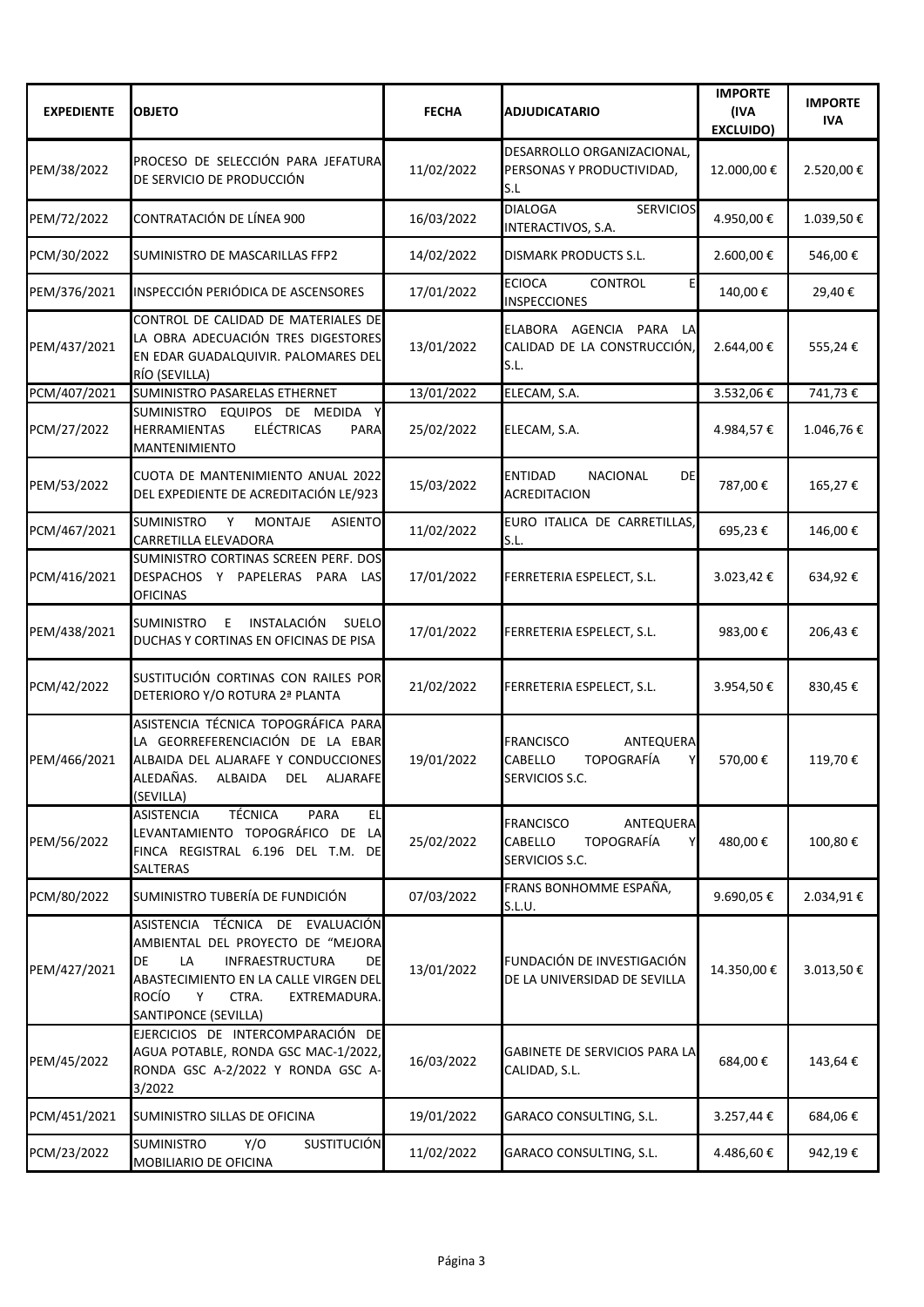| <b>EXPEDIENTE</b> | <b>OBJETO</b>                                                                                                                                                                                                                                                                                                                         | <b>FECHA</b> | <b>ADJUDICATARIO</b>                                                  | <b>IMPORTE</b><br>(IVA<br><b>EXCLUIDO)</b> | <b>IMPORTE</b><br><b>IVA</b> |
|-------------------|---------------------------------------------------------------------------------------------------------------------------------------------------------------------------------------------------------------------------------------------------------------------------------------------------------------------------------------|--------------|-----------------------------------------------------------------------|--------------------------------------------|------------------------------|
| PEM/8/2022        | ADECUACIÓN DEL PROYECTO DOTACIÓN Y<br>MODERNIZACIÓN<br>DE<br>LA<br><b>RED</b><br><b>DE</b><br>SANEAMIENTO DEL POLÍGONO INDUSTRIAL<br>ISLA MAYOR. ISLA MAYOR (SEVILLA)                                                                                                                                                                 | 18/01/2022   | <b>GESER</b><br><b>INGENIEROS</b><br>CONSULTORES, S.L.                | 12.290,00€                                 | 2.580,90€                    |
| PEM/111/2022      | CAMPAÑA DÍA MUNDIAL DEL AGUA 2022                                                                                                                                                                                                                                                                                                     | 29/03/2022   | <b>GESTIÓN</b><br><b>EXCLUSIVAS</b><br><b>DE</b><br>Y<br>MEDIOS, S.L. | 420,00€                                    | 88,20€                       |
| PCM/37/2022       | <b>TUBERÍA</b><br><b>SUMINISTRO</b><br>120ML<br>COLECTOR OLIVARES Ø<br>SANEAMIENTO<br>1000MM                                                                                                                                                                                                                                          | 07/03/2022   | GEYSERMARKT, S.L.                                                     | 13.032,00€                                 | 2.736,72€                    |
| PCM/40/2022       | ADQUISICIÓN DE ENSOBRADORA PLANTA<br><b>BAJA</b>                                                                                                                                                                                                                                                                                      | 23/02/2022   | GISPER ANDALUCÍA, S.L.                                                | 3.695,00€                                  | 775,95€                      |
| PCM/101/2022      | <b>ELÉCTRICO</b><br><b>SUMINISTRO</b><br><b>MATERIAL</b><br><b>TOMARES</b>                                                                                                                                                                                                                                                            | 23/03/2022   | GRUPO ELECTRO STOCKS, S.L.U.                                          | 1.080,01€                                  | 226,80€                      |
| PEM/384/2021      | DESBROCE ZONA POSTE CT SANTIPONCE                                                                                                                                                                                                                                                                                                     | 13/01/2022   | <b>HABITAT</b><br><b>SERVICIOS</b><br>MEDIOAMBIENTALES, S.R.L.        | 180,00€                                    | 37,80€                       |
| PEM/46/2022       | EJERCICIO DE INTERCOMPARACIÓN DE<br>AGUA POTABLE: MICROBIOLOGÍA RONDA<br>(II, III) 2022                                                                                                                                                                                                                                               | 14/03/2022   | IELAB CALIDAD, S.L.                                                   | 708,00€                                    | 148,68€                      |
| PEM/31/2022       | AUDITORÍA INTERNA DE CALIDAD, MEDIO<br>AMBIENTE Y SEGURIDAD Y SALUD LABORAL                                                                                                                                                                                                                                                           | 14/03/2022   | <b>DE</b><br><b>IMP</b><br><b>CONSULTORES</b><br>OPERACIONES, S.L.    | 5.040,00€                                  | 1.058,40€                    |
| PEM/50/2022       | AUTOMATIZACIÓN ROBÓTICA (RPA) DEL<br>PROCESO DE TRAMITACIÓN DE FONDO<br>SOCIAL                                                                                                                                                                                                                                                        | 25/02/2022   | INDRA SOLUCIONES TECNOLOGÍA<br>DE LA INFORMACIÓN, S.L.U.              | 12.776,80€                                 | 2.683,13€                    |
| PEM/47/2022       | SERVICIO DE ASISTENCIA TÉCNICA DE<br>APOYO PARA PLIEGO DE CONTRATACIÓN<br>DE SUMINISTRO ELÉCTRICO                                                                                                                                                                                                                                     | 22/03/2022   | INGENIERÍA<br><b>AHORRO</b><br>EFICIENCIA, S.L                        | 1.500,00€                                  | 315,00€                      |
| PCM/41/2022       | ALQUILER DE BOMBA SUMERGIBLE PARA<br>SONDEO DE ISLA MAYOR                                                                                                                                                                                                                                                                             | 25/02/2022   | INGENIERÍA<br>DEL AGUA Y LA<br>ENERGÍA, S.L.                          | 4.853,32€                                  | 1.019,20€                    |
| PEM/22/2022       | REPARACIÓN Y MANTENIMIENTO<br>DE<br>BOMBA SUMERGIBLE EN SONDEO DE ISLA<br><b>MAYOR</b>                                                                                                                                                                                                                                                | 25/02/2022   | INGENIERÍA DEL AGUA Y LA<br>ENERGÍA, S.L.                             | 4.995,48€                                  | 1.049,05€                    |
| PEM/92/2022       | ASISTENCIA TÉCNICA TOPOGRÁFICA PARA<br><b>PROYECTO</b><br><b>MEJORA</b><br>DE<br>EL<br>LA<br>INFRAESTRUCTURA HIDRÁULICA EN LA CL<br>LAGUNA PARRA, VILLAMANRIQUE DE LA<br>CONCESA (SEVILLA)                                                                                                                                            | 24/03/2022   | <b>INGENIERÍA</b><br><b>GEOMÁTICA</b><br>SOLUCIONES, S.L.             | 1.870,00€                                  | 392,70€                      |
| PEM/14/2022       | COORDINACIÓN DE SEGURIDAD Y SALUD<br>EN OBRAS Y SERVICIOS                                                                                                                                                                                                                                                                             | 18/01/2022   | INGENIERÍA Y PREVENCIÓN DE<br>RIESGOS, S.L.                           | 7.600,00€                                  | 1.596,00€                    |
| PEM/73/2022       | SERVICIO DE ASISTENCIA TÉCNICA PARA LA<br>EVALUACIÓN DE RIESGO ARQUEOLÓGICO,<br>DEFINICIÓN DE CAUTELAS Y SEGUIMIENTO<br>ARQUEOLÓGICO DE LA EJECUCIÓN DEL<br><b>PROYECTO</b><br>DE<br><b>MEJORA</b><br>DE<br>LA<br>INFRAESTRUCTURA DE ABASTECIMIENTO<br>EN LA CALLE VIRGEN DEL ROCÍO Y AVENIDA<br>DE EXTREMADURA. SANTIPONCE (SEVILLA) | 07/03/2022   | INVENTIA ESTUDIOS Y SERVICIOS<br>S.C.A.                               | 4.672,50€                                  | 981,23€                      |
| PEM/445/2021      | LIMPIEZA Y DESINFECCIÓN COVID-19 DE<br>VEHÍCULOS SALTERAS, TOMARES PISA                                                                                                                                                                                                                                                               | 25/02/2022   | <b>KORECONTACT S.L.U</b>                                              | 7.099,02€                                  | 1.490,79€                    |
| PEM/89/2022       | ASESORAMIENTO FISCAL DEL ISS DE 2021                                                                                                                                                                                                                                                                                                  | 14/03/2022   | KPMG ABOGADOS, S.L.P.                                                 | 2.950,00€                                  | 619,50€                      |
| PEM/448/2021      | LIMPIEZA ZONAS ESPECÍFICAS Y GARAJES<br><b>EN TOMARES</b>                                                                                                                                                                                                                                                                             | 13/01/2022   | LÓPEZ GARCÍA, MANUEL                                                  | 1.800,00€                                  | 378,00€                      |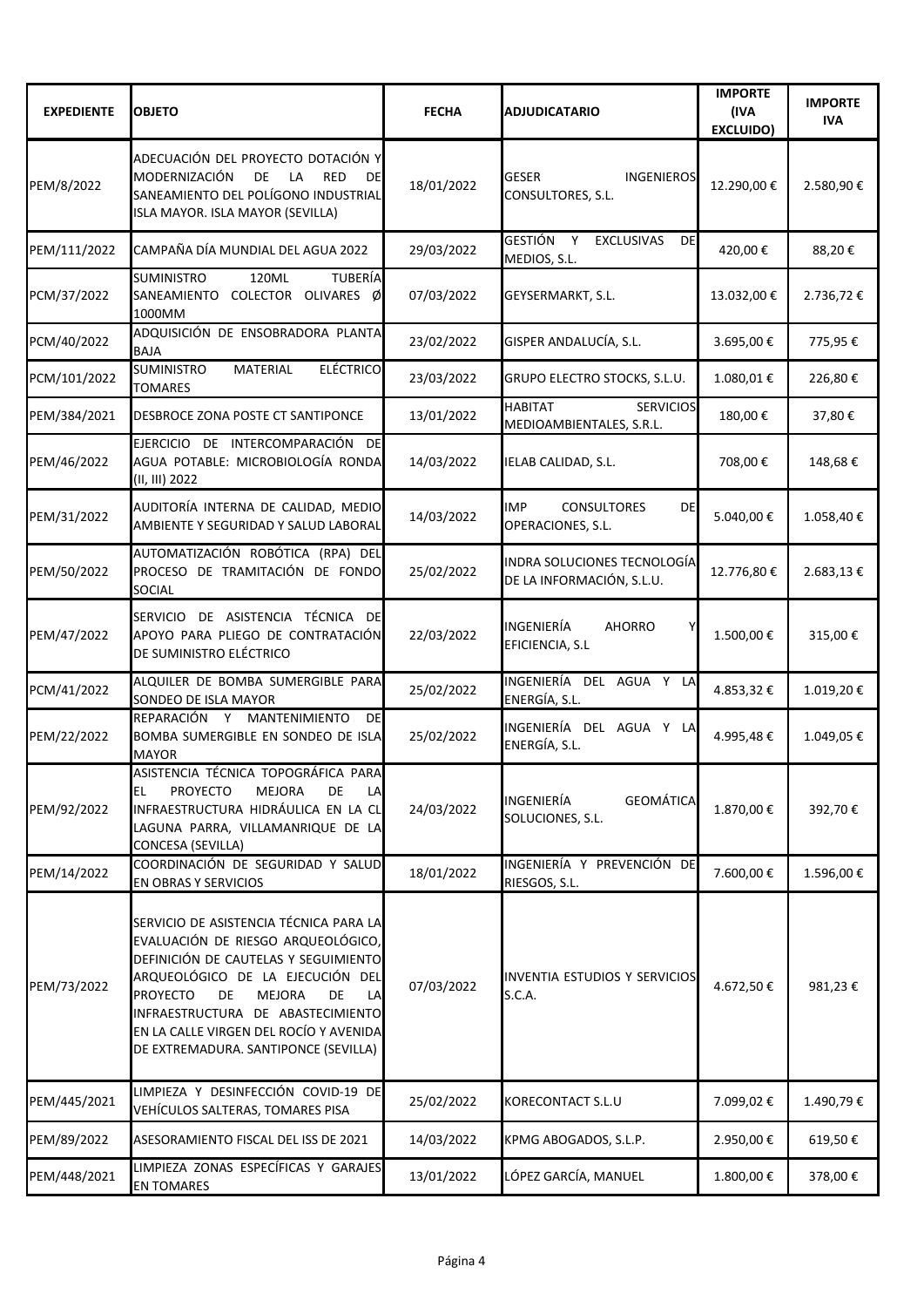| <b>EXPEDIENTE</b> | <b>OBJETO</b>                                                                                                                                                                                                                                                                                                       | <b>FECHA</b> | <b>ADJUDICATARIO</b>                                            | <b>IMPORTE</b><br>(IVA<br><b>EXCLUIDO)</b> | <b>IMPORTE</b><br><b>IVA</b> |
|-------------------|---------------------------------------------------------------------------------------------------------------------------------------------------------------------------------------------------------------------------------------------------------------------------------------------------------------------|--------------|-----------------------------------------------------------------|--------------------------------------------|------------------------------|
| PEM/26/2022       | LIMPIEZA ALFOMBRAS Y RETIRADA DE<br><b>CARTONES</b>                                                                                                                                                                                                                                                                 | 11/02/2022   | LÓPEZ GARCÍA, MANUEL                                            | 3.160,00€                                  | 663,60€                      |
| PEM/64/2022       | LIMPIEZA MECANIZADA ALMACÉN PISA                                                                                                                                                                                                                                                                                    | 07/03/2022   | LÓPEZ GARCÍA, MANUEL                                            | 2.750,00€                                  | 577,50€                      |
| PCM/36/2022       | SUMINISTRO Y MONTAJE LÁMINA VINILO<br>PARA DESPACHO 1 PLANTA                                                                                                                                                                                                                                                        | 14/02/2022   | MEDINA ANGUAS<br><b>VECTORES,</b><br>S.L.U.                     | 435,60€                                    | 91,48€                       |
| PCM/43/2022       | <b>ADQUISICIÓN</b><br>CO <sub>2</sub><br>DE<br><b>MEDIDORES</b><br>TERMOHIGROMETRO MUTIFUNCIONAL                                                                                                                                                                                                                    | 21/02/2022   | LÓPEZ,<br><b>MORENO</b><br>MARÍA<br><b>DOLORES</b>              | 800,00€                                    | 168,00€                      |
| PEM/377/2021      | INSPECCIÓN TÉCNICA DE EQUIPOS A<br>PRESIÓN EDAR GUADALQUIVIR                                                                                                                                                                                                                                                        | 19/01/2022   | MUÑOZ CASTRO, SERGIO                                            | 900,00€                                    | 189,00€                      |
| PEM/1/2022        | ANUNCIO EXPOSICIÓN PÚBLICA TARIFAS<br>2022                                                                                                                                                                                                                                                                          | 20/01/2022   | OZA JOSÉ OLIVA, S.L.                                            | 438,90€                                    | 92,17€                       |
| PEM/19/2022       | ANUNCIO DE EXPOSICIÓN PÚBLICA DE LA<br>VARIACIÓN DE LOS ESTATUTOS DE LA<br>MANCOMUNIDAD                                                                                                                                                                                                                             | 20/01/2022   | OZA JOSÉ OLIVA, S.L.                                            | 146,30€                                    | 30,72€                       |
| PEM/29/2022       | PUBLICACIÓN DE VARIOS ANUNCIOS EN<br><b>PRENSA</b>                                                                                                                                                                                                                                                                  | 04/02/2022   | OZA JOSÉ OLIVA, S.L.                                            | 4.800,00€                                  | 1.008,00€                    |
| PEM/57/2022       | <b>TÉCNICA</b><br><b>ASISTENCIA</b><br><b>PARA</b><br>LA<br><b>SUPERVISIÓN</b><br><b>EN</b><br><b>MATERIA</b><br><b>DE</b><br><b>DEL</b><br><b>EXPROPIACIONES</b><br><b>PROYECTO</b><br>AMPLIACIÓN DEL SISTEMA DE COLECTORES<br><b>GENERALES</b><br>AGLOMERACIÓN<br>DE<br><b>LA</b><br>URBANA ALJARAFE II (SEVILLA) | 23/03/2022   | P.C. INGENIEROS CONSULTORES,<br>S.L.                            | 10.400,00€                                 | 2.184,00€                    |
| PAM/442/2021      | MONTAJE DEL ABASTECIMIENTO EN LA UR.<br>EL JUDÍO, PALOMARES DEL RÍO (SEVILLA)                                                                                                                                                                                                                                       | 13/01/2022   | PENINSULAR DE OBRA CIVIL Y<br>EDIFICACIÓN, S.L.                 | 25.931,10€                                 | 5.445,53€                    |
| PAM/15/2022       | MONTAJE DEL ABASTECIMIENTO EN LA UR.<br>EL POTAJE, PALOMARES DEL RÍO (SEVILLA)                                                                                                                                                                                                                                      | 04/02/2022   | PENINSULAR DE OBRA CIVIL Y<br>EDIFICACIÓN, S.L.                 | 37.404,68€                                 | 7.854,98€                    |
| PEM/3/2022        | MANTENIMIENTO Y<br>REPARACIÓN<br>DE<br>VARIOS VEHÍCULOS                                                                                                                                                                                                                                                             | 14/02/2022   | PLATAFORMA RIVERCARS S.L.U.                                     | 1.815,54€                                  | 381,26€                      |
| PEM/39/2022       | REPARACIÓN<br>MANTENIMIENTO Y<br>DE<br><b>VARIOS VEHÍCULOS</b>                                                                                                                                                                                                                                                      | 21/02/2022   | PLATAFORMA RIVERCARS S.L.U.                                     | 3.022,95€                                  | 634,82€                      |
| PEM/112/2022      | CAMPAÑA DÍA MUNDIAL DEL AGUA 2022                                                                                                                                                                                                                                                                                   | 29/03/2022   | RADIO POPULAR, S.A.                                             | 2.619,60€                                  | 550,12€                      |
| PAM/415/2021      | MEJORA DEL ABASTECIMIENTO EN LA<br>PLAZA VERACRUZ, BORMUJOS (SEVILLA)                                                                                                                                                                                                                                               | 18/01/2022   | <b>REPA</b><br><b>INSTALACIONES</b><br>Y<br>MANTENIMIENTO, S.L. | 9.537,00 €                                 | 2.002,77€                    |
| PAM/58/2022       | <b>MONTAJE</b><br>DE<br><b>INFRAESTRUCTURA</b><br>LA<br>HIDRÁULICA EN LA CALLE PABLO COSO<br>CALERO FASE IV, BORMUJOS (SEVILLA)                                                                                                                                                                                     | 18/03/2022   | <b>REPA</b><br><b>INSTALACIONES</b><br>Y<br>MANTENIMIENTO, S.L. | 21.819,00€                                 | 4.581,99€                    |
| PAM/60/2022       | <b>MONTAJE</b><br>DE<br><b>INFRAESTRUCTURA</b><br>LA<br>HIDRÁULICA EN LA CALLE SANTA MARÍA DE<br>LOS DOLORES, VILLANUEVA DEL ARISCAL<br>(SEVILLA)                                                                                                                                                                   | 18/03/2022   | <b>REPA</b><br><b>INSTALACIONES</b><br>MANTENIMIENTO, S.L.      | 4.016,04€                                  | 843,37€                      |
| PAM/453/2021      | INSTALACIÓN DE PUNTOS<br>DE<br>CARGA<br>ELÉCTRICOS OFICINA DE TOMARES                                                                                                                                                                                                                                               | 04/02/2022   | REPSOL COMERCIALIZADORA DE<br>ELECTRICIDAD Y GAS, S.L.U.        | 7.124,00€                                  | 1.496,04€                    |
| PCM/98/2022       | ADQUISICIÓN DE MARTILLO COMBINADOS<br>Y ACCESORIOS                                                                                                                                                                                                                                                                  | 18/03/2022   | ROJAS Y VALERO, S.L.                                            | 834,57€                                    | 175,26€                      |
| PEM/108/2022      | CAMPAÑA DÍA MUNDIAL DEL AGUA 2022                                                                                                                                                                                                                                                                                   | 29/03/2022   | RUÍZ BULNES, FRANCISCO JAVIER                                   | 110,00€                                    | 23,10€                       |
| PEM/361/2021      | SERVICIO DE ALQUILER DE MÁQUINA DE<br>LIMPIEZA DE PIEZAS EN BASE DE AGUA                                                                                                                                                                                                                                            | 19/01/2022   | SAFETY-KLEEN ESPAÑA, S.A.                                       | 3.186,31€                                  | 669,13€                      |
| PEM/455/2021      | MANTENIMIENTO Y<br>REPARACIÓN<br><b>DE</b><br><b>VARIOS VEHÍCULOS</b>                                                                                                                                                                                                                                               | 13/01/2022   | SÁNCHEZ LUPIÓN,<br><b>FRANCISCO</b><br>JOSÉ                     | 740,00€                                    | 155,40€                      |
| PEM/32/2022       | MANTENIMIENTO Y<br>REPARACIÓN<br>DE<br><b>VARIOS VEHÍCULOS</b>                                                                                                                                                                                                                                                      | 21/02/2022   | SÁNCHEZ LUPIÓN,<br><b>FRANCISCO</b><br>JOSÉ                     | 2.179,09€                                  | 457,61€                      |